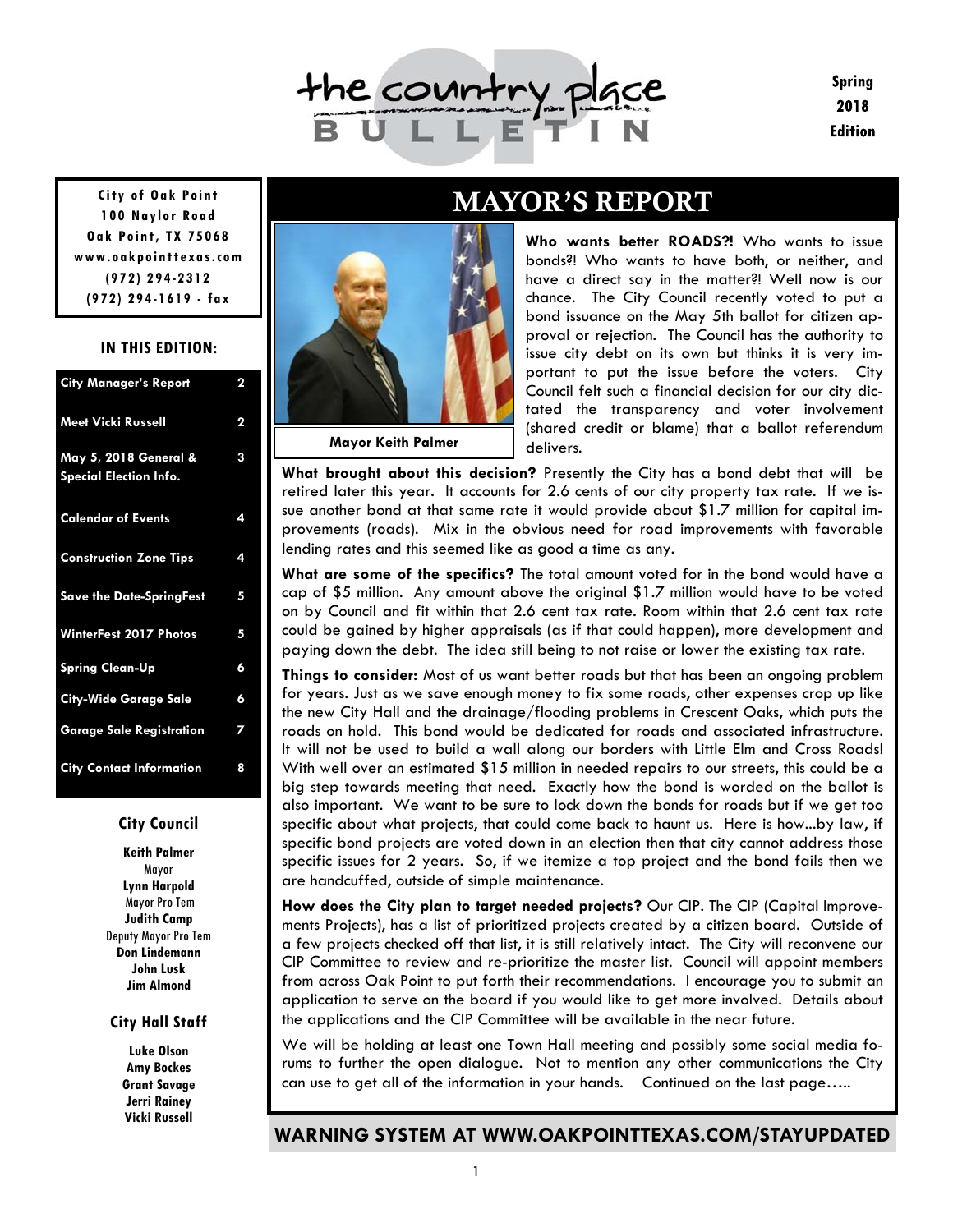## CITY MANAGER'S REPORT



**Luke Olson**  City Manager

#### **What's Happening in Oak Point**

The City of Oak Point has kicked off another New Year! The City has easily become one of the most sought after areas in the Metroplex to live and play!

The City Council has decided to begin the process of evaluating the Capital Improvements Project list and will be seeking volunteers to serve on the CIP Committee. While the re-evaluation of the CIP list is taking place, the City Council has voted to place a bond proposition on the May 5, 2018 election ballot. The decision to place a bond proposition on the ballot was based on the current City's debt being paid in full in October 2018. The current City tax rate is based on two components...the Maintenance and Operations (M&O) and Interest and Sinking (I&S). The current I&S rate is 2.6 cents and is specifically earmarked to pay off debt the City has incurred. The remainder of the tax rate, 51.4 cents, is the M&O, which is daily operations and maintenance of the City services provided. The I&S rate can only be collected if the

City has outstanding debt (bonds). If the bond is approved by voters on May 5, 2018, the City will be able to issue new debt to replace the debt being paid and keep the tax rate the same at a total of .54 cents. Issuance of bonds will allow the City to use funds dedicated to road projects only and start working on the current Capital Improvements Project list. The City has been using cash funding for projects as the money has been available which has delayed many needed projects. The issuance of new debt will allow the City to create a new priority list and work on road projects that have been neglected in the past. City Council approved a resolution calling the bond election for an amount not to exceed \$5 million dollars. In order to maintain the current tax rate, the City could issue \$1.7 million in bonds to start on the projects. The City/City Council will make sure that citizens are educated on the issuance of bonds and feel free to contact my office at any time with questions. Luke Olson, 972-294-2312, or email: lolson@oakpointtexas.com.

Phase one of the FM 720 Expansion project from El Dorado Parkway to Martop Road is almost complete. Phase two, which is from Martop Road north to US 380, will go out for bids in the beginning of March. There will still be road construction along the first phase so please be cautious of road conditions. Phase two is anticipated to start in the late summer to early fall of this year. The City of Oak Point will keep citizens informed of information on the project as updates are available.

The FM 720 Expansion project has opened up the possibility of commercial development on the four corners at FM 720 and McCormick/Shahan Prairie. As the project is completed and more traffic and rooftops are present, commercial development will not be far behind. The commercial developers are working with City staff on future development as they are excited about the opportunities in Oak Point.

## **MEET VICKI RUSSELL**

**Welcome Vicki Russell…** Vicki grew up in Garland, Texas and graduated from South Garland High School (Go Colonels!!), and graduated from Texas A&M University. Vicki has been married for 32 years to the love of her live and has three grown sons. Vicki's youngest son is getting married in late 2018 so she is busy with wedding planning. Vicki started working for the City of Oak Point in December as the permit technician and is responsible for all permits, including facilitation of building permit approval, issuance of boat ramp, golf cart and pet registrations. Vicki worked for the Town of Fairview for six years prior to coming to Oak Point. Vicki says her favorite thing about her job is the interaction with people coming in to City Hall. In her spare time, Vicki loves crafts, making greeting and special occasion cards, painting and reading.



**Vicki Russell Permit Tech**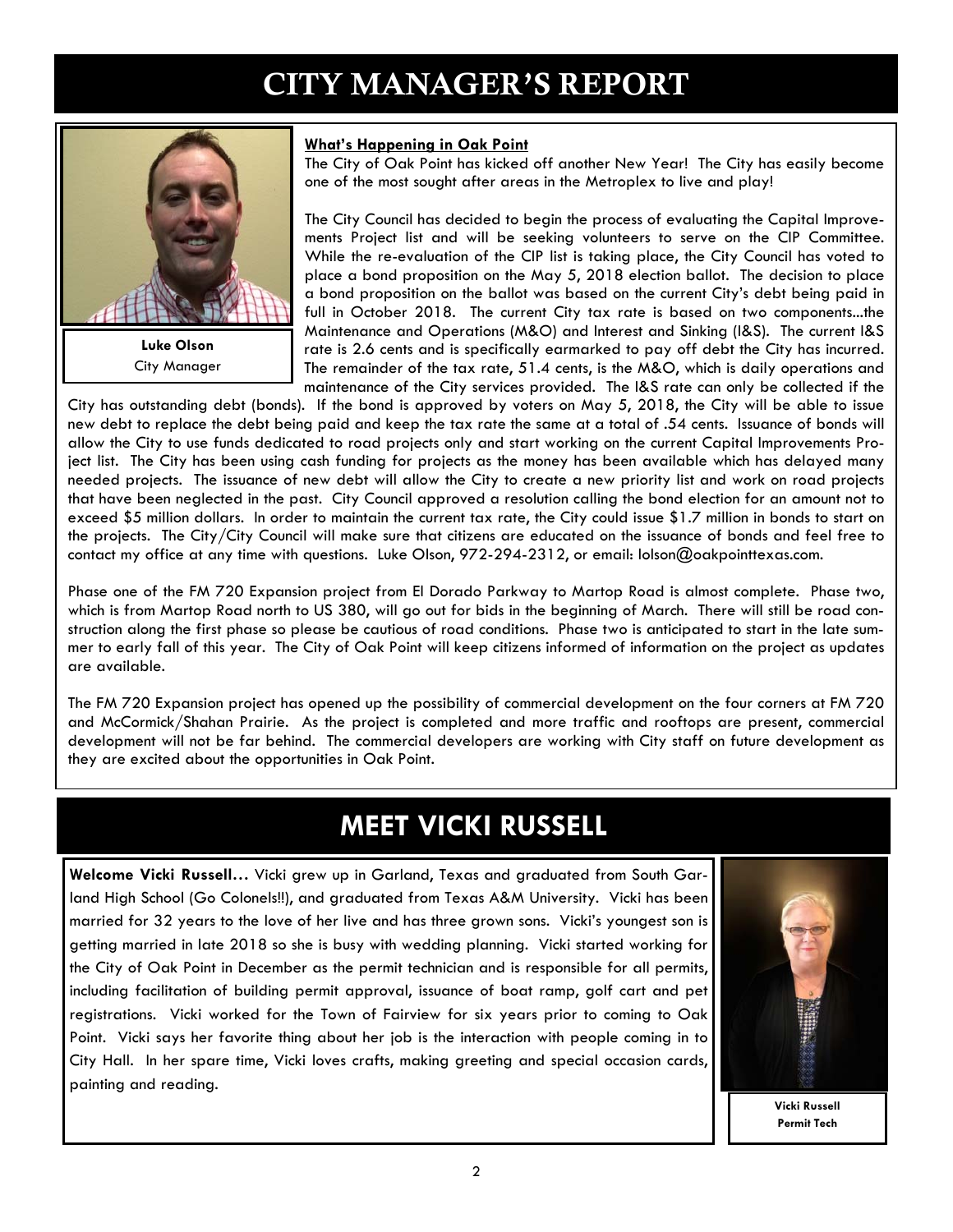# MAY 5, 2018 GENERAL & SPECIAL ELECTION

It's almost that time of year for Oak Point residents to exercise their right to vote! The next municipal election will be held on Saturday, May 5, 2018. In the upcoming election, residents of Oak Point will elect three (3) City Council members (positions currently held by Jim Almond, Judith Camp and John Lusk). The election will also include a proposition to allow Oak Point voters to consider reauthorizing a 1/4% sales tax for street maintenance. In the May 2006, May 2010, and May 2014 elections, Oak Point residents voted to re-authorize the tax. The tax expires after four years unless a new election is held to authorize the tax. The first day for early voting by personal appearance begins on Monday, April 23, 2018 and concludes on Tuesday, May 1, 2018. The hours for early voting are Monday – Saturday, from 8:00 a.m. – 5:00 p.m., with extended hours of 7:00 a.m. – 7:00 p.m. on Monday, April 30 and Tuesday, May 1. During early voting, residents of Oak Point may vote at any polling location within Denton County. The location for Election Day voting for Oak Point residents will be at the Oak Point City Hall, located at 100 Naylor Road. Please refer to the City's website and future Information Bulletins for further details.

Residents must be registered to vote to participate in the upcoming election. The last day to register to be eligible to vote in the May general election is Thursday, April 5. If you have any questions or wish to verify your voter registration information, please contact Denton County Elections at (940) 349-3200 or visit their website at www.votedenton.com.

A voter will be required to show one of the following forms of photo identification at the polling location before the voter will be permitted to cast a vote:

\*Texas driver license issued by the Texas Department of Public Safety (DPS)

\*Texas Election Identification Certificate issued by DPS

\*Texas personal identification card issued by DPS

\*Texas license to carry issued by DPS

\*United States military identification card containing the person's photograph

\*United States citizenship certificate containing the person's photo-

graph

\*United States passport

With the exception of the U.S. citizenship certificate, the identification must be current or have expired no more than 4 years before being presented at the polling place.

If a voter is unable to obtain one of the seven listed items there are other options and can be found at the link listed in the following section.

**NOTE: this is for informational purposes only. For a full list of acceptable documents please visit: http://www.votetexas.gov/ register-to-vote/need-id.html** 

Election Identification Certificates are available from DPS driver license offices during regular business hours.

To review frequently asked questions and answers, visit www.votetexas.gov.

You may also contact the City Secretary, at (972) 294-2312 for other questions or refer to the city's website at www.oakpointtexas.com for more election details.



### **ENROLL IN THE CITY'S MASS COMMUNICATION AND EMERGENCY WEATHER**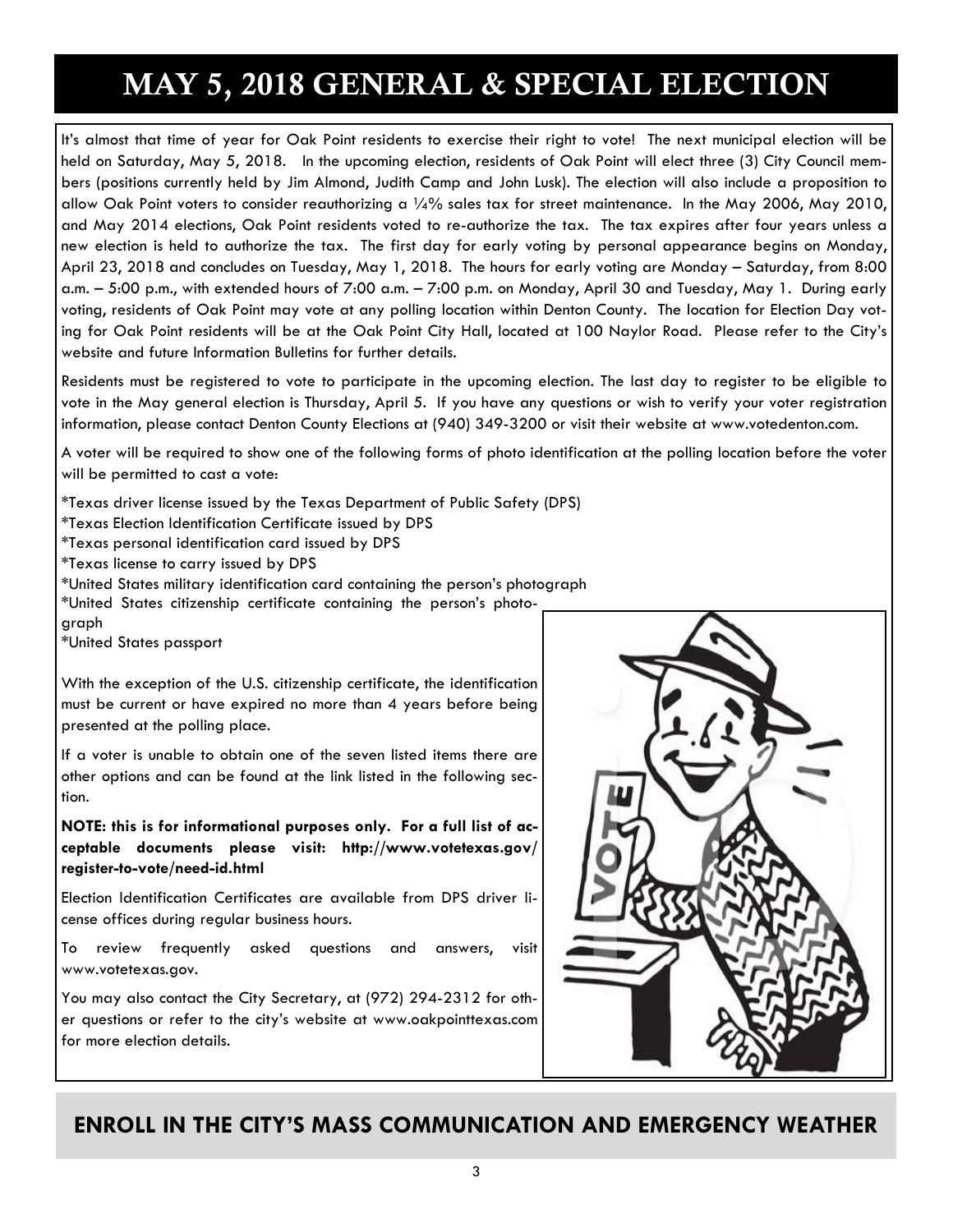# HOLIDAYS AND CALENDAR

#### **In recognition of the following holidays, City offices will be closed on:**

**Friday, March 30** 

Good Friday **Monday, May 28**  Memorial Day

#### **Upcoming City Council Meetings**

 Mon, March 19 at 6:00pm City Council Mon, April 16 at 6:00pm City Council Mon, May 21 at 6:00pm City Council Mon, June 18 at 6:00 pm City Council

#### **Tentative Meetings for Other Boards and Commissions**

 Tues, Apr. 3 at 6:00pm Planning & Zoning Commission Tues, Apr. 10 at 6:15pm Economic Development Corp Tues, May. 1 at 6:00pm Planning & Zoning Commission Tues, May. 8 at 6:15pm Economic Development Corp

*All dates are subject to change. Please check the City's website at www.oakpointtexas.com or contact the City Secretary at (972) 294-2312 to verify meeting dates and times.*

# **MAY 5, 2018 GENERAL ELECTION UPDATE**

The deadline to file for a place on the May 5, 2018 Oak Point General Election ballot was on Friday, February 16th. Five applicants filed for three City Council positions including incumbents Jim Almond, Judith Camp and John Lusk. The two other candidates are Timothy Freeman and Dena Meek. Election information can be located on the City website at www.oakpointtexas.com.

## **DRIVING IN CONSTRUCTION ZONES**

Although the FM 720 Expansion project from El Dorado to Martop is almost complete there are still areas under construction and considered work or "cone zones". According to the Texas Department of Insurance, drivers are killed in work-zone crashes more often than employees working in them. Speeding and driver inattention cause most work zone accidents. The Federal Safety Administration states that rear-end crashes are the most common type of crash in work zones. Most fatal crashes in work zones occur on roads with speed limits greater than 50 mph, in summer and fall, and involve working-age adults. Some tips for driving in construction zones are:

- Pay attention to the roadway– don't distract yourself with cell phones, music, navigation systems or other distractive tasks.
- Increase your following distance behind other vehicles-watch for brake lights on vehicles ahead.
- Change lanes only where pavement markings or signs indicate it is allowed, and only when traffic conditions permit.
- Expect the unexpected-other vehicles can enter your lane with little warning.
- Use turn signals and turn on your headlights to make your vehicle more visible.

For a full list of safety tips visit www.txsafetyatwork.com. Data received from TDI, Division of Worker's Compensation.

CALENDAR OF EVENTS

**CALENDAR OF EVENTS**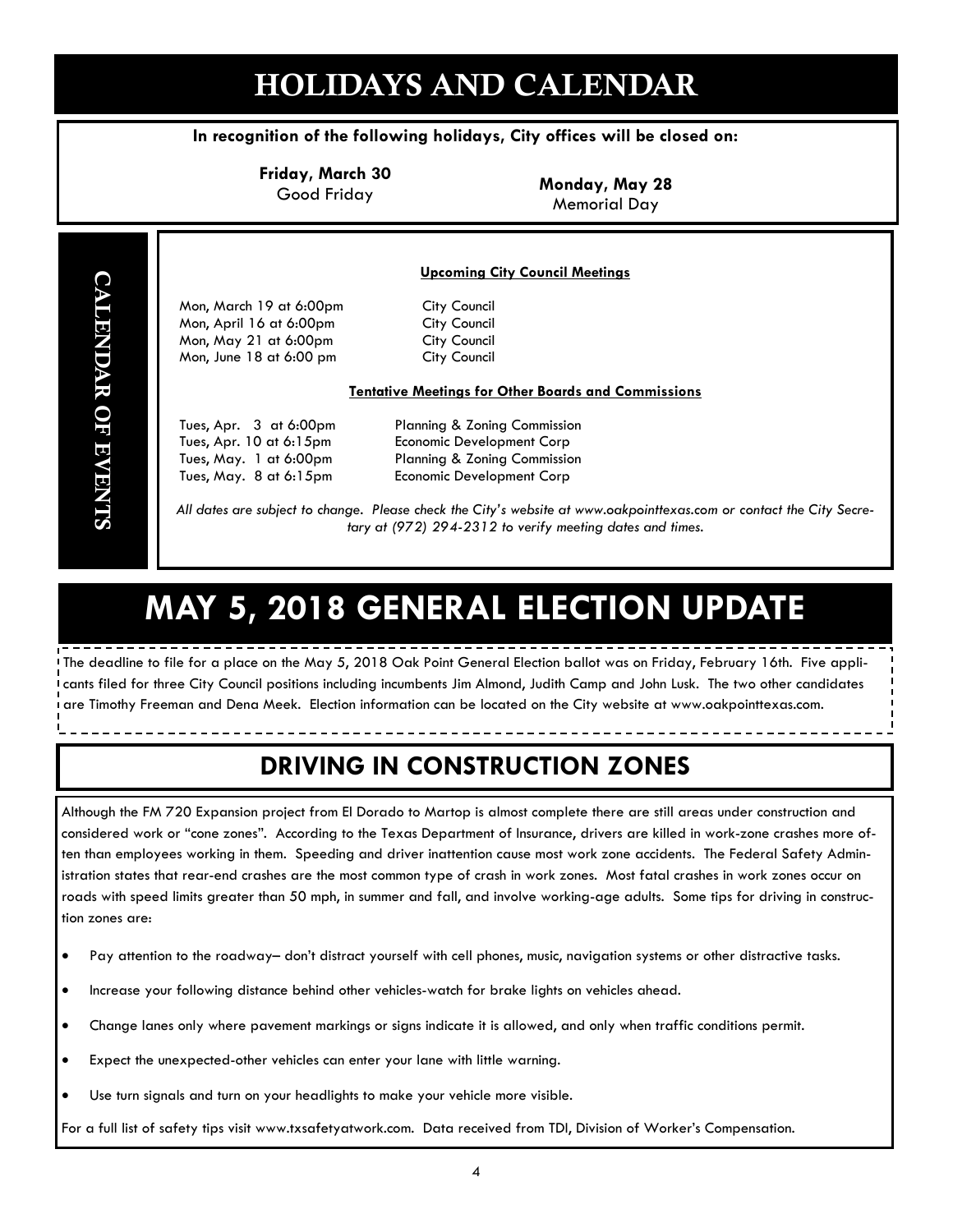## SAVE THE DATE: SPRINGFEST 2018 **TTTTTTTT**

Mark your calendars and make way for the Easter Bunny! The City's Spring Fest event will be held on Saturday, March 24, from 10:00 a.m. – 12:00 p.m. at Jake's Place Park. There will be Easter egg hunts, petting zoo, pony rides, bounce houses, a DJ, food, games, and arts & crafts. Don't forget to bring your camera as the Easter bunny will also be available for photos!

The City is also seeking volunteers to help with the event. Please contact the City at (972) 294-2312 if you are interested in helping.



# **WINTERFEST 2017 PICTURES**

**WARNING SYSTEM AT WWW.OAKPOINTTEXAS.COM/STAYUPDATED**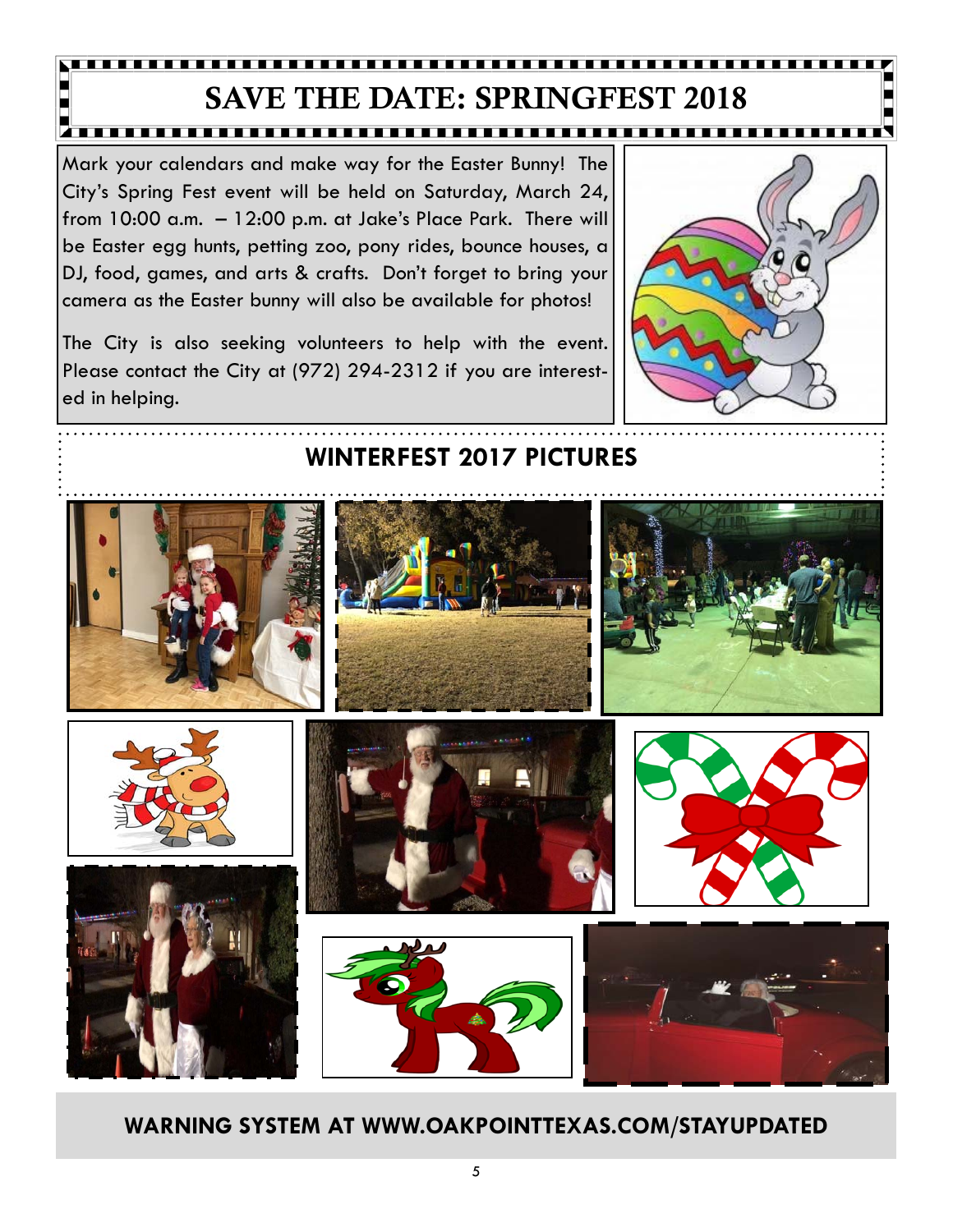# SPRING CLEAN-UP APRIL 21, 2018

The City of Oak Point will hold its 2018 Spring Clean Up on Saturday, April 21, from 8:00 a.m. until 2:00 p.m., or until dumpsters are full. The City will provide dumpsters at City Hall for Oak Point residents to bring trash and refuse, such as old furniture, appliances, lumber, building materials, and other household debris. Any appliances must be drained of all fluids prior to delivering them to the drop off site. There is no cost for use of the dumpsters. Once dumpsters are full, no additional dumping will be allowed.

Elderly or disabled residents may call City Hall in advance of the event to request assistance with any items they wish to deliver to the disposal site.

The City will again be offering an on-site shredding service for residents that have confidential documents that need to be destroyed. **Shredding will be available from 10:00 a.m. – 12:00 p.m.** 

The drop off site for the 2018 Spring Clean Up will be at the City Hall parking lot (next to Jake's Place Park), located at 100 Naylor Road. All residents will be required to show proof of residency by presenting a photo ID or a utility bill in their name.

# **CITY-WIDE GARAGE SALE**

The City of Oak Point will be sponsoring a Community Garage Sale on Saturday, April 14, 2018, from 8:00 a.m. until 2:00 p.m. Rain or Shine. Residents are encouraged to participate by having a garage sale at their home.

The City will advertise the Community Garage Sale in the area newspaper and on the City's website. On the morning of the garage sale, a map with a list of registered garage sale sites will be available at each subdivision entrance. To register for the garage sale, please fill out the registration form (pg. 8) and return it to City Hall by 5 p.m. on Thursday, April 5, 2018.

Questions regarding the Community Garage Sale may be directed to City Hall at (972) 294‐2312.

## As a local agent, I'm here for you.

#### PROVIDING ON YOUR SIDE SERVICE FOR 10 YEARS.

At Allen Insurance Group, we're proud to be part of the fabric of this community, helping you protect what you care about most. We consider it a privilege to serve you.



Call for a free quote today. **Austin Allen** Allen Insurance Group 469-551-9501 austin@alleninsgroup.com www.alleninsgroup.com



Not all Nationwide affiliated companies are mutual companies and not all Nationwide members are insured by a mutual company. Nationwide, Nationwide is On Your Side, and the Nationwide N and Eagle are service marks of Nationwide Mutual Insurance Company. © 2017 Nationwide Mutual Insurance Company. NPR-0784A0 (12/17)

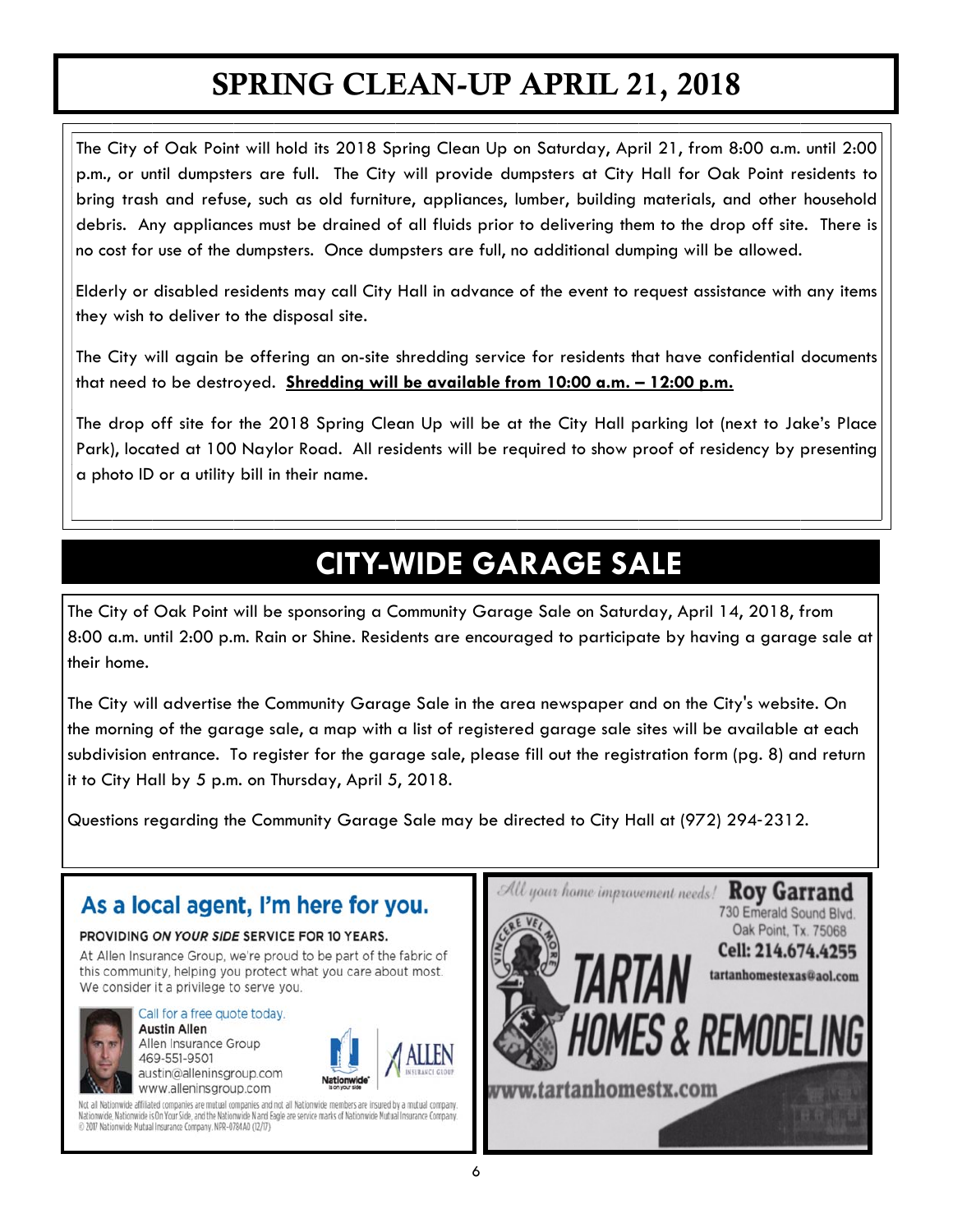# 2017 CITY-WIDE GARAGE SALE-APRIL 14

| The City of Oak Point will be sponsoring a                                                                                                                                                                                                                                                                                                                                                                                                                            |                      |                               |  |  |  |  |
|-----------------------------------------------------------------------------------------------------------------------------------------------------------------------------------------------------------------------------------------------------------------------------------------------------------------------------------------------------------------------------------------------------------------------------------------------------------------------|----------------------|-------------------------------|--|--|--|--|
| <b>City Wide Garage Sale</b>                                                                                                                                                                                                                                                                                                                                                                                                                                          |                      |                               |  |  |  |  |
| Saturday, April 14, 2018                                                                                                                                                                                                                                                                                                                                                                                                                                              |                      |                               |  |  |  |  |
| 8:00 a.m. to 2:00 p.m.                                                                                                                                                                                                                                                                                                                                                                                                                                                |                      |                               |  |  |  |  |
| The City will advertise the Garage Sale in the area newspaper and will distribute maps with a list of all registered<br>Garage Sales the morning of the event. All residents are encouraged to participate by having a garage sale at their<br>own home. Residents that are interested in holding a garage sale and being included on the map will need to com-<br>plete and return this form with a \$3.00 registration fee to City Hall by Thursday, April 5, 2018. |                      |                               |  |  |  |  |
| <b>Registration/Entry Form</b>                                                                                                                                                                                                                                                                                                                                                                                                                                        |                      |                               |  |  |  |  |
| Please complete and return to City Hall no later than Thursday, April 5, 2018 at 5:00 p.m.                                                                                                                                                                                                                                                                                                                                                                            |                      |                               |  |  |  |  |
|                                                                                                                                                                                                                                                                                                                                                                                                                                                                       |                      |                               |  |  |  |  |
| Name:                                                                                                                                                                                                                                                                                                                                                                                                                                                                 |                      |                               |  |  |  |  |
|                                                                                                                                                                                                                                                                                                                                                                                                                                                                       |                      |                               |  |  |  |  |
| Address of Garage Sale:                                                                                                                                                                                                                                                                                                                                                                                                                                               |                      |                               |  |  |  |  |
|                                                                                                                                                                                                                                                                                                                                                                                                                                                                       |                      |                               |  |  |  |  |
| Phone:                                                                                                                                                                                                                                                                                                                                                                                                                                                                |                      |                               |  |  |  |  |
|                                                                                                                                                                                                                                                                                                                                                                                                                                                                       |                      |                               |  |  |  |  |
| Email:                                                                                                                                                                                                                                                                                                                                                                                                                                                                |                      |                               |  |  |  |  |
| Subdivision:                                                                                                                                                                                                                                                                                                                                                                                                                                                          |                      |                               |  |  |  |  |
| □ <u>Crescent Oaks</u>                                                                                                                                                                                                                                                                                                                                                                                                                                                | <b>Emerald Sound</b> | □ Fox Hollow Estates          |  |  |  |  |
|                                                                                                                                                                                                                                                                                                                                                                                                                                                                       |                      |                               |  |  |  |  |
| <b>Eagles Landing</b>                                                                                                                                                                                                                                                                                                                                                                                                                                                 | □ Hunter's Ridge     | <b>D</b> Gates of Waters Edge |  |  |  |  |
|                                                                                                                                                                                                                                                                                                                                                                                                                                                                       |                      |                               |  |  |  |  |
| □ Woodridge Estates                                                                                                                                                                                                                                                                                                                                                                                                                                                   | □ Yacht Club Estates | <b>D</b> Other Subdivision    |  |  |  |  |
|                                                                                                                                                                                                                                                                                                                                                                                                                                                                       |                      |                               |  |  |  |  |

**WARNING SYSTEM AT WWW.OAKPOINTTEXAS.COM/STAYUPDATED**